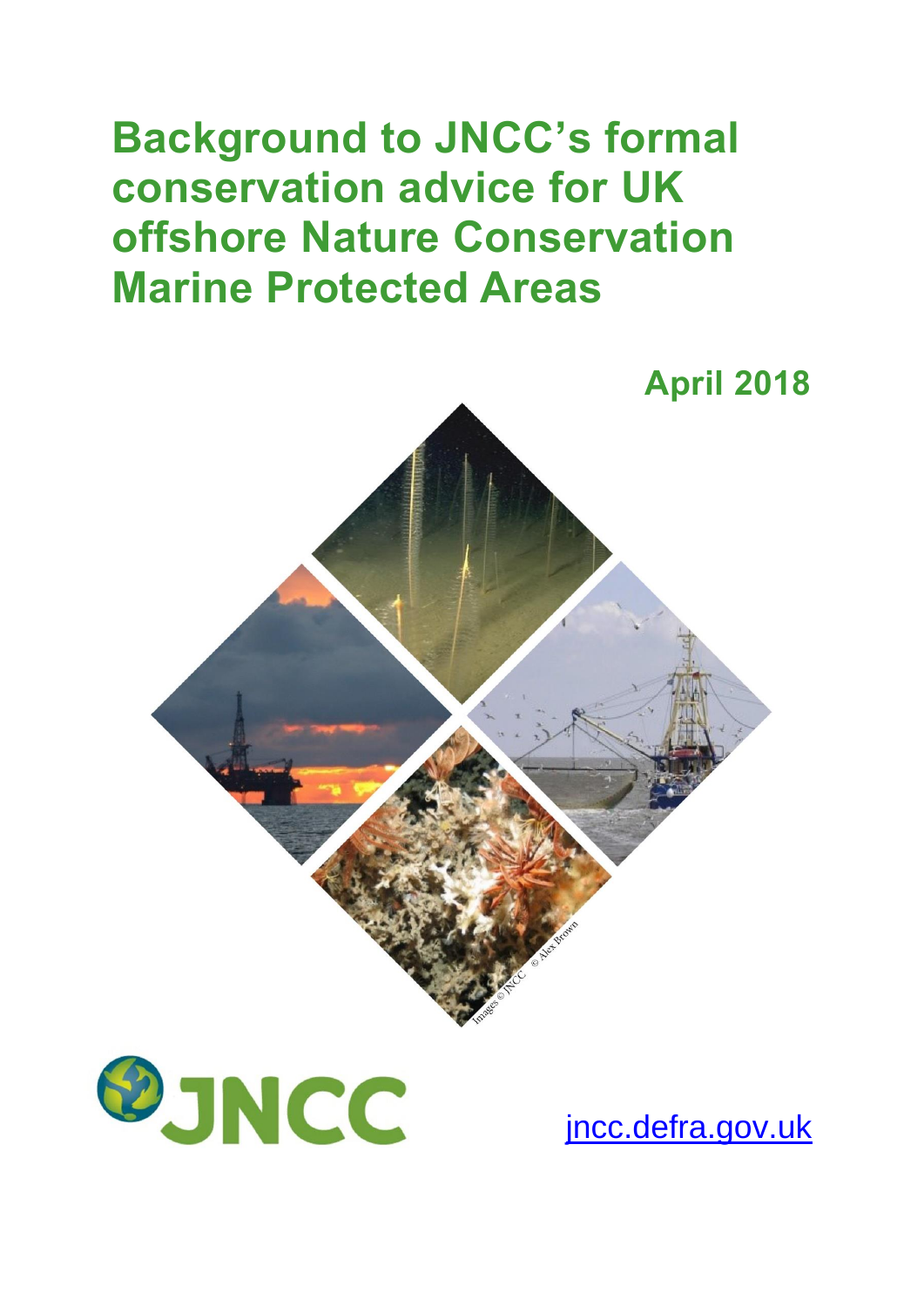# **What the conservation advice package includes**

The detail provided in this document offers background information on JNCC's conservation advice package for this offshore Nature Conservation Marine Protected Area (hereafter referred to as the site). This forms part of JNCC's conservation advice package for the site and must be read in conjunction with all parts of the package as listed below:

- Background document explaining where to find the advice package, JNCC's role in the provision of conservation advice, how the advice has been prepared, when to refer to it and how to apply it (this document);
- [Conservation Objectives](http://jncc.defra.gov.uk/pdf/NBSP_ConservationObjectives_v1.0.pdf) setting out the broad ecological aims for the site;
- [Statements](http://jncc.defra.gov.uk/pdf/NBSP_ConservationStatements_v1.0.pdf) on:
	- o the site's protected feature condition and General Management Approach;
	- o conservation benefits that the site can provide; and
	- $\circ$  conservation measures needed to further the conservation objectives stated for the site.
- [Supplementary Advice on Conservation Objectives \(SACO\)](http://jncc.defra.gov.uk/pdf/NBSP_SACO_v1.0.pdf) providing more detailed and site-specific information on the conservation objectives; and
- [Advice on Operations](http://jncc.defra.gov.uk/docs/NBSP_AdviceOnOperations_v1.0.xlsx) providing information on those human activities that, if taking place within or near the site, can impact it and hinder the achievement of the conservation objectives stated for the site.

#### **Where to find the most up-to-date conservation advice package for the site**

The most up-to-date conservation advice for this site can be downloaded from the conservation advice tab in the Site Information Centre (SIC) accessible on JNCC's [Offshore](http://jncc.defra.gov.uk/offshoreMPAs)  [Marine Protected Areas webpage.](http://jncc.defra.gov.uk/offshoreMPAs) By clicking on the site name in the table provided, you will be directed to the SIC.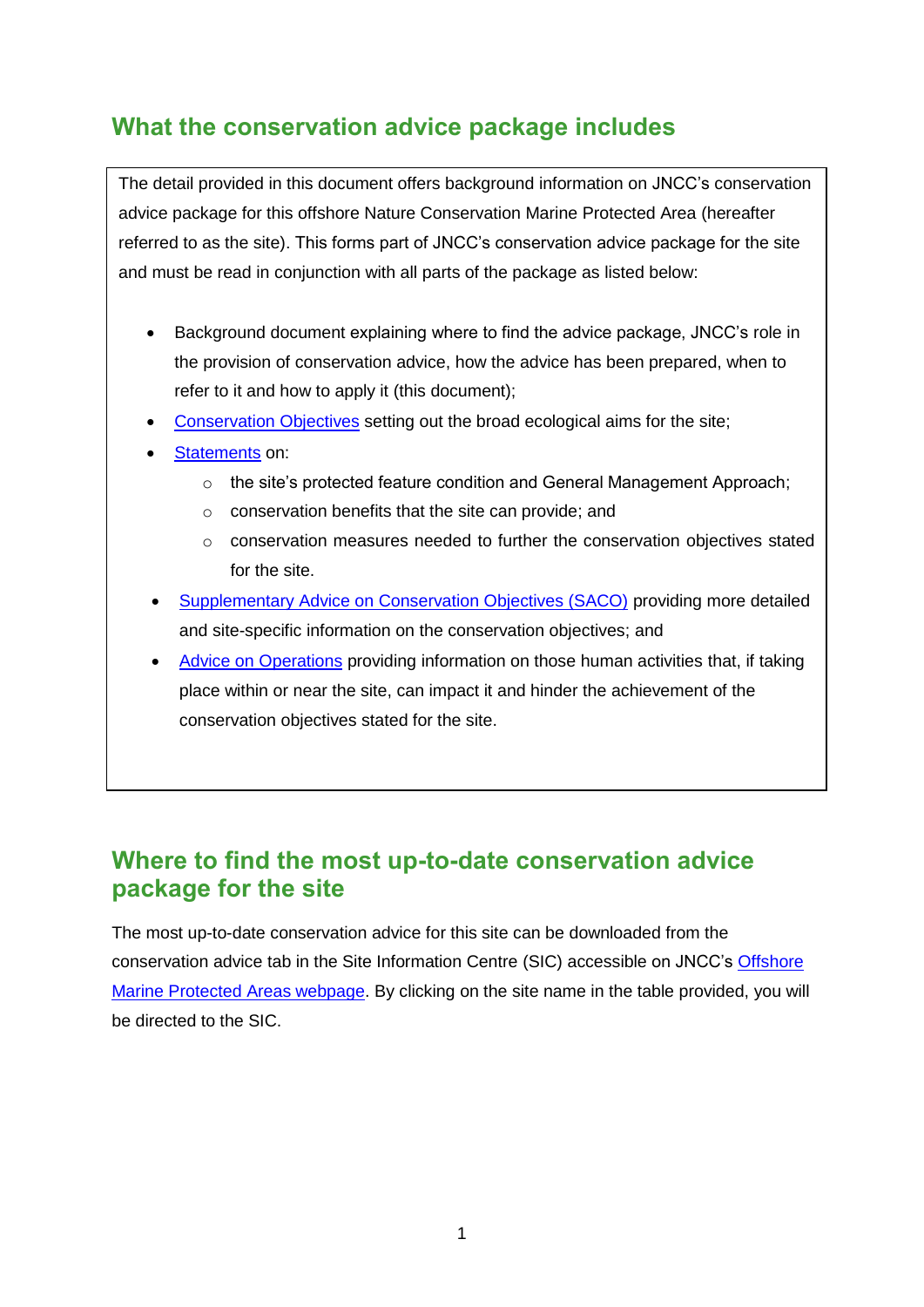# **JNCC's role in providing conservation advice**

Under Section 127 of the Marine and Coastal Access Act 2009, JNCC may give advice and guidance as to:

- the matters which are capable of damaging or otherwise affecting any protected feature or features;
- the matters which are capable of affecting any ecological or geomorphological process on which the conservation of any protected feature or features is (wholly or in part) dependent; and
- how any conservation objectives stated for the site may be furthered, or how the achievement of any such objectives may be hindered.

The Marine and Coastal Access Act 2009 provides the legal mechanism to help ensure clean, healthy, safe, productive and biologically diverse oceans and seas by putting in place a new system for improved management and protection of the marine and coastal environment.

This conservation advice package supports JNCC's delivery of the obligations under Section 127 listed above and specifically individuals who are:

- proposing to undertake an activity, within or near the site, that may affect protected features within it;
- preparing or providing information for an impact assessment; and
- considering the need to implement measures to manage human activities within or near the site.

## **How the advice package has been prepared**

The conservation advice package for this site has been developed using the best available evidence and expert interpretation in accordance with [JNCC's Evidence Quality Assurance](http://jncc.defra.gov.uk/page-6675)  [Policy,](http://jncc.defra.gov.uk/page-6675) following best practice as set out in [Defra's 2012 Habitats Directive Implementation](https://www.gov.uk/government/uploads/system/uploads/attachment_data/file/69513/pb13724-habitats-review-report.pdf)  [Review recommendations](https://www.gov.uk/government/uploads/system/uploads/attachment_data/file/69513/pb13724-habitats-review-report.pdf) and the [European Commission's 2012 Guidance Note on setting](http://ec.europa.eu/environment/nature/natura2000/management/docs/commission_note/commission_note2_EN.pdf)  [conservation objectives.](http://ec.europa.eu/environment/nature/natura2000/management/docs/commission_note/commission_note2_EN.pdf) The advice includes information on the anticipated conservation benefits that the site provides locally and to the wider marine environment.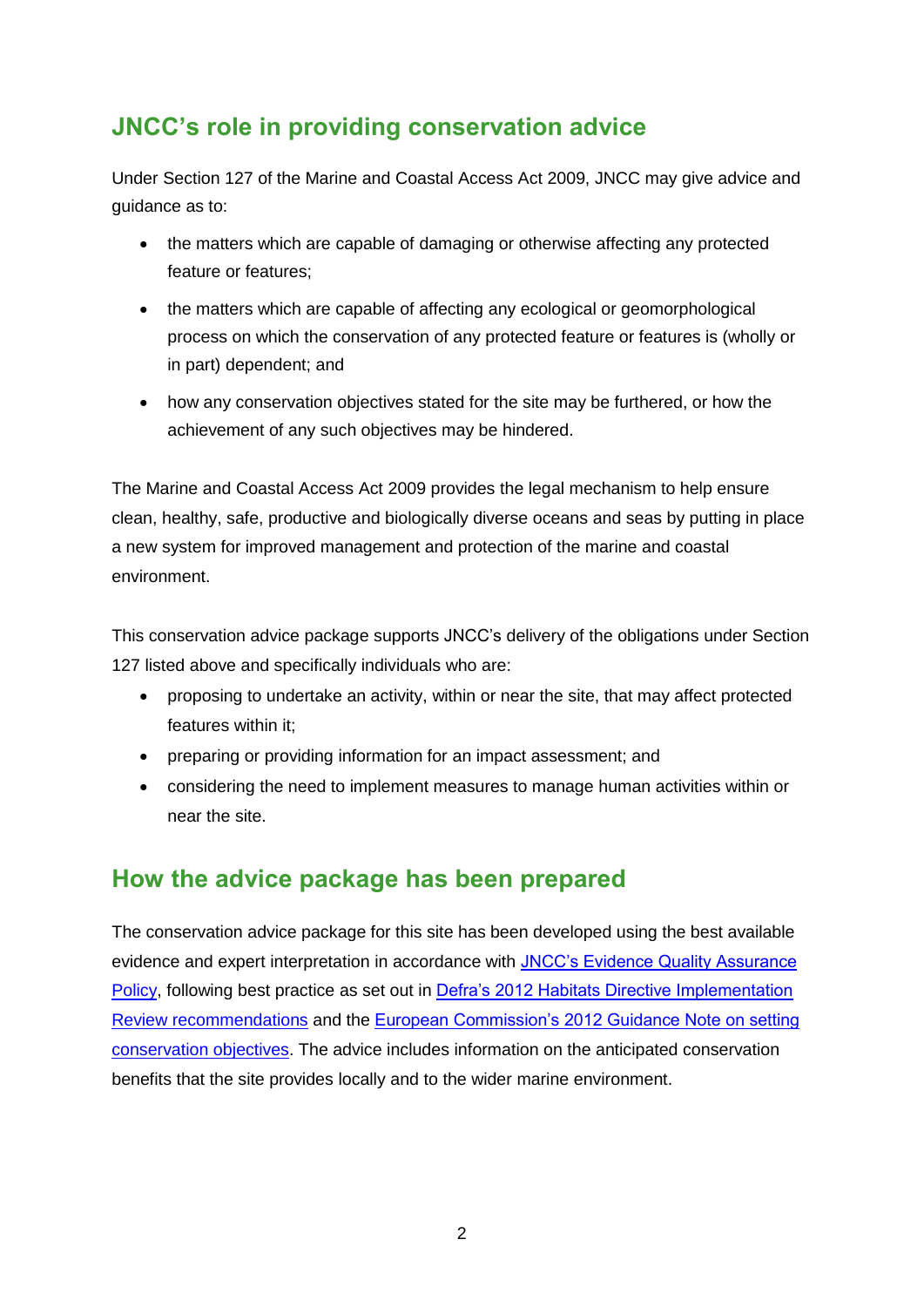#### **When to refer to the site's conservation advice package**

You must refer to this advice package if you are:

- intending to carry out any licensed activity in or near the site and need to find out how to operate within the law;
- an authority providing advice on specific proposals; and/or
- an authority responsible for putting management measures in place.

You may also find it useful to refer to this advice if you are intending to carry out an activity in or near the site that does not require a license.

#### **Using the advice package**

It is important that you use the most up-to-date conservation advice. Our scientific understanding of the ecology and status of the site will change over time and the advice will be periodically updated as required to reflect this. Updates to the conservation advice package for this site will be delivered through the conservation advice tab in the Site Information Centre, accessible via JNCC's [Offshore MPAs webpage.](http://jncc.defra.gov.uk/offshoreMPAs) Users must always refer to JNCC's website for the most up-to-date version of advice, rather than use previously downloaded (or printed) versions. Notifications of updates in conservation advice are also communicated on JNCC's [conservation advice landing page.](http://jncc.defra.gov.uk/default.aspx?page=6849)

The advice package supports you in deciding whether a planned activity will have an impact on the protected features of the site and in doing so, hinder the achievement of the conservation objectives stated for the site. To assess if your activity, or one you regulate, is going to damage the site in isolation or in combination, you should:

- use the maps referred to in the Supplementary Advice on Conservation Objectives to help you determine if the planned activity or ongoing activities are in or near the site. JNCC provides information on ongoing activities which we are aware of. Please see the Activities and Management tab of the Site Information Centre for more information;
- use the advice on operations to determine those pressures that activities cause that could harm the site's protected features;
- screen those aspects into or out of an assessment;